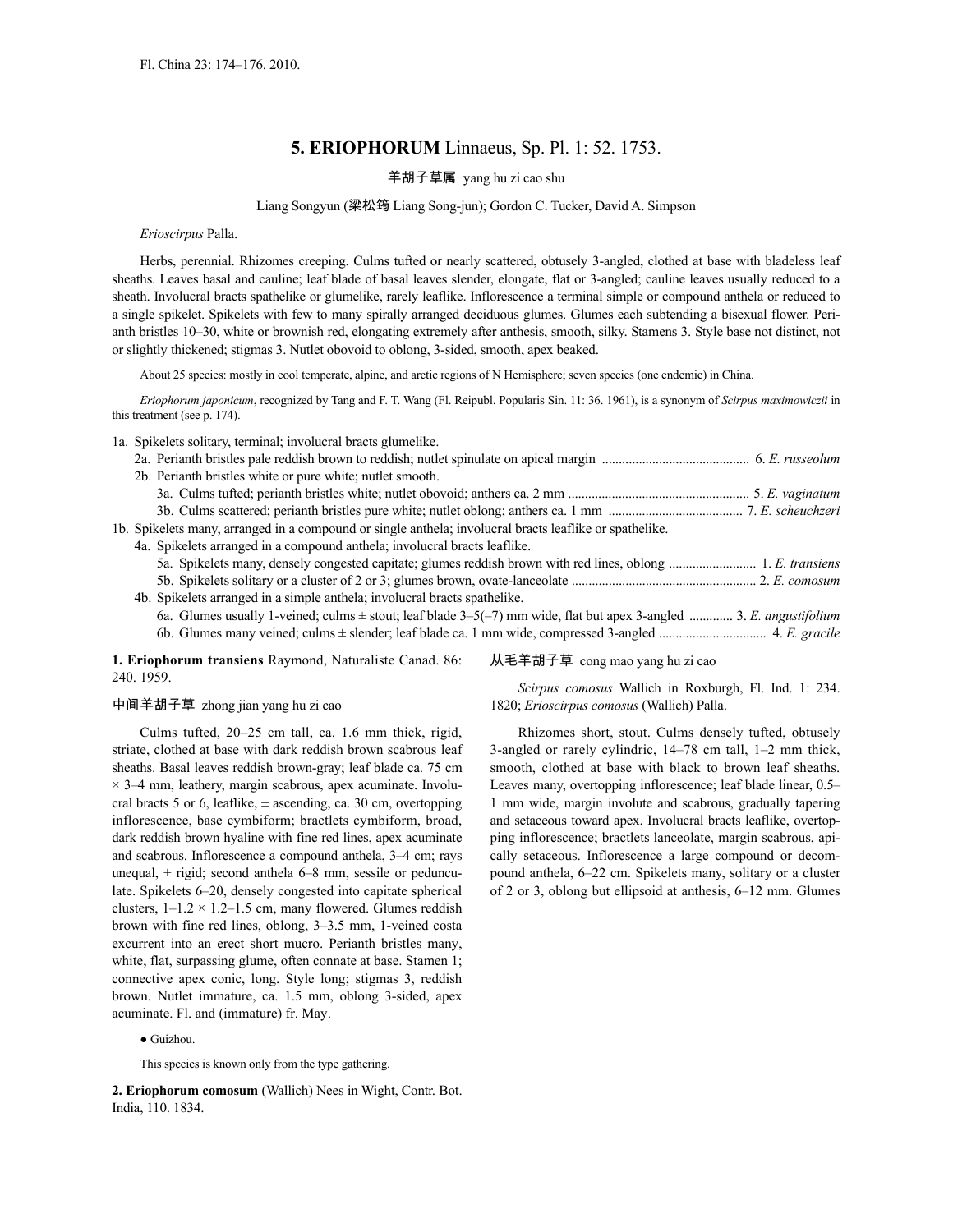brown, ovate-lanceolate, 2.3–3 mm, membranous, keel green, excurrent into a mucro at acute to obtuse apex; basal 4 glumes empty. Perianth bristles many, surpassing glume at maturity, ca. 7 mm, smooth. Stamens 2; anthers purplish black, narrowly ovoid, apex mucronate. Style shorter than nutlet; stigmas 3. Nutlet narrowly oblong, ca.  $2.5 \times 0.5$  mm (including beak), compressed 3-sided. Fl. and fr. May–Nov. 2*n* = 52.

Crevices on rock or cliffs, grassland slopes; 500–2800 m. Chongqing, S Gansu, Guangxi, Guizhou, Hubei, NW Hunan, Sichuan, SE Xizang, Yunnan [Afghanistan, Bangladesh, Bhutan, N India, Indonesia (Java), Kashmir, N Myanmar, Nepal, Pakistan, Vietnam; SW Asia].

**3. Eriophorum angustifolium** Honckeny, Verz. Gew. Teutschl. 153. 1782.

### 东方羊胡子草 dong fang yang hu zi cao

Rhizomes short; stolons slender, creeping. Culms scattered, 35–114 cm tall, subterete but apically 3-angled, smooth. Basal leaves shorter than culm; leaf blade 2–9 mm wide, flat, leathery, margin scabrous, apex long acuminate and 3-angled. Cauline leaves 1–3; sheath blackish purple, long, slightly inflated; leaf blade  $3-5(-7)$  mm wide, plicate or flat, apex 3angled. Involucral bracts 2 or 3, dark brown, spathelike, erect, with leaflike blade to 12 cm, apex 3-angled and green. Inflorescence a simple anthela, with (1 or)2–10 spikelets. Spikelets ovoid to ellipsoid,  $10-15 \times 5-7$  mm; peduncles unequal, flattened, smooth or scabrous, often dropping. Glumes pale brownish gray, ovate to lanceolate,  $5-5.5 \times 1.8-2$  mm, membranous, 1-veined but sometimes obscurely 3-veined at base, apex obtuse. Perianth bristles 10 or more, white, 3–4 mm, soft, unbranched at ends, apex acute. Stamens 3; anthers linear, (2– )3–4(–5) mm. Style slender; stigmas 3. Nutlet black, narrowly obovoid,  $2-3 \times$  ca. 1 mm, compressed 3-sided, apex beaked. Fl. and fr. Jun–Aug.  $2n = 58$ .

Marshes, wet places; (100–)400–800 m. Heilongjiang, Jilin, Liaoning, Nei Mongol, N Sichuan [Japan, Kazakhstan, Korea, Mongolia, Russia; Europe, North America].

In FRPS (11: 37, t. XV. 1961), the name *Eriophorum latifolium* Hoppe was misapplied to this species, following the usage in Fl. URSS (3: 29. 1935). The name *E. polystachion* Linnaeus, nom. utique rej., has often been applied to both species.

**4. Eriophorum gracile** W. D. J. Koch ex Roth, Catal. Bot. 2: 259. 1800.

## 细秆羊胡子草 xi gan yang hu zi cao

*Eriophorum asiaticum* V. N. Vassiljev; *E. coreanum* Palla; *Scirpus ardea* T. Koyama; *S. ardea* var. *coreanus* (Palla) T. Koyama.

Rhizomes long creeping, slender. Culms scattered, 25–50 cm tall, slender,  $\pm$  3-angled, smooth or sometimes scabrous below inflorescence. Basal leaves narrowly linear, ca. 1 mm wide, compressed 3-angled, channeled only in basal part. Cauline leaves  $\pm$  short (apicalmost with blade shorter than sheath), 1.5–2.5 cm. Involucral bracts 1 or 2, dark green, sheathlike, ca. 1.5 cm, erect or oblique. Inflorescence a simple anthela with 2– 4 spikelets. Spikelets obovoid, 6–10 mm in flower; peduncles unequal, ca. 2 cm, flattened, scabrous, yellow tomentose, partly dropping. Glumes dark black to gray, broadly ovate, 4.5–5 mm, many veined, keeled, margin hyaline, apex obtuse. Perianth bristles 10 or more, whitish, 1–1.5 cm. Stamens 3; anthers 2–3 mm. Style slender; stigmas 3. Nutlet yellowish brown, oblong, ca. 3 mm, compressed 3-sided. Fl. and fr. Jun–Jul.  $2n = 60$ .

Marshes, meadows; (below 100–)700–2200 m. Heilongjiang, Jilin, N Liaoning, NE Nei Mongol, N Sichuan, N Xinjiang, Yunnan (Tengchong) [Japan, Kazakhstan, Korea, Russia; Europe, North America].

**5. Eriophorum vaginatum** Linnaeus, Sp. Pl. 1: 52. 1753.

### 白毛羊胡子草 bai mao yang hu zi cao

*Eriophorum fauriei* E. G. Camus; *E. scabridum* Ohwi; *E. spissum* Fernald; *Scirpus fauriei* (E. G. Camus) T. Koyama.

Rhizomes short. Culms densely tufted, 15–80 cm tall, obtusely 3-angled, smooth but sometimes scabrous below inflorescence, clothed at base with brown leaf sheaths disintegrating into fibers. Basal leaves linear, shorter than culm; leaf blade ca. 1 mm wide, 3-angled, scabrous, apically narrowly tapering, apex obtuse to acute. Cauline leaves 1 or 2, often black, reduced to a bladeless sheath, 3–6 cm with apical one inflated, membranous, with finely transverse veins. Involucral bracts grayish black, glumelike, ovate-lanceolate, membranous, apex acuminate. Inflorescences terminal with only 1 spikelet, 1–3 cm, many flowered, with ca. 10 sterile basal glumes. Spikelet erect, grayish brown, obovoid-globose and ca. 1.5 cm in flower, subglobose and  $2.5-3.5 \times 2.5-3.5$  cm in fruit. Glumes ovatelanceolate to deltoid-lanceolate, thinly membranous, 1-veined, margin gray to dark gray with pale hyaline edge, apex acuminate. Perianth bristles 10 or more, white, 1.5–2.5 cm. Stamens 3; anthers linear, 2–2.5 mm. Stigmas 3. Nutlet brown, obovoid,  $2-2.2[-3] \times$  ca. 1 mm, compressed 3-sided, minutely apiculate, smooth. Fl. and fr. Jun–Sep. 2*n* = 26, 58, 60, 61, 83.

Swamps, moist places; 1700–1800 m. Heilongjiang, Jilin, N Liaoning, NE Nei Mongol [Japan, Kazakhstan, Korea, Mongolia, Russia; SW Asia, Europe, North America].

**6. Eriophorum russeolum** Fries in Hartman, Handb. Skand. Fl., ed. 3, 13. 1838.

#### 红毛羊胡子草 hong mao yang hu zi cao

*Eriophorum mandshuricum* Meinshausen; *E. russeolum* var. *majus* Sommier; *Scirpus russeolus* (Fries) T. Koyama var. *major* (Sommier) T. Koyama.

Rhizomes creeping. Culms erect, 30–60 cm tall, slender, terete. Basal leaves linear, ca. 1 mm wide, subterete, apex obtuse. Cauline leaves 1 or 2, reduced to bladeless leaf sheaths. Leaf sheaths grayish black with reddish fine transverse veins, cylindric, 6.5–7.5 cm, apically slightly inflated, apex obtuse. Involucral bracts grayish black, glumelike, ovate-lanceolate, 3– 9-veined, apex acuminate. Inflorescences terminal with only 1 spikelet. Spikelet oblong-cylindric and 1.5–2.5 cm in flower, obovoid, fairly lax, and 2.5–4 cm in fruit. Glumes brownish gray, ovate-lanceolate, ca. 7 mm, thinly membranous, 1-veined, margin broadly whitish hyaline, apex obtuse. Perianth bristles 10 or more, usually pale reddish brown to reddish, ca. 3 mm. Stamens 3; anthers linear, 2–3 mm. Stigmas 3. Nutlet oblong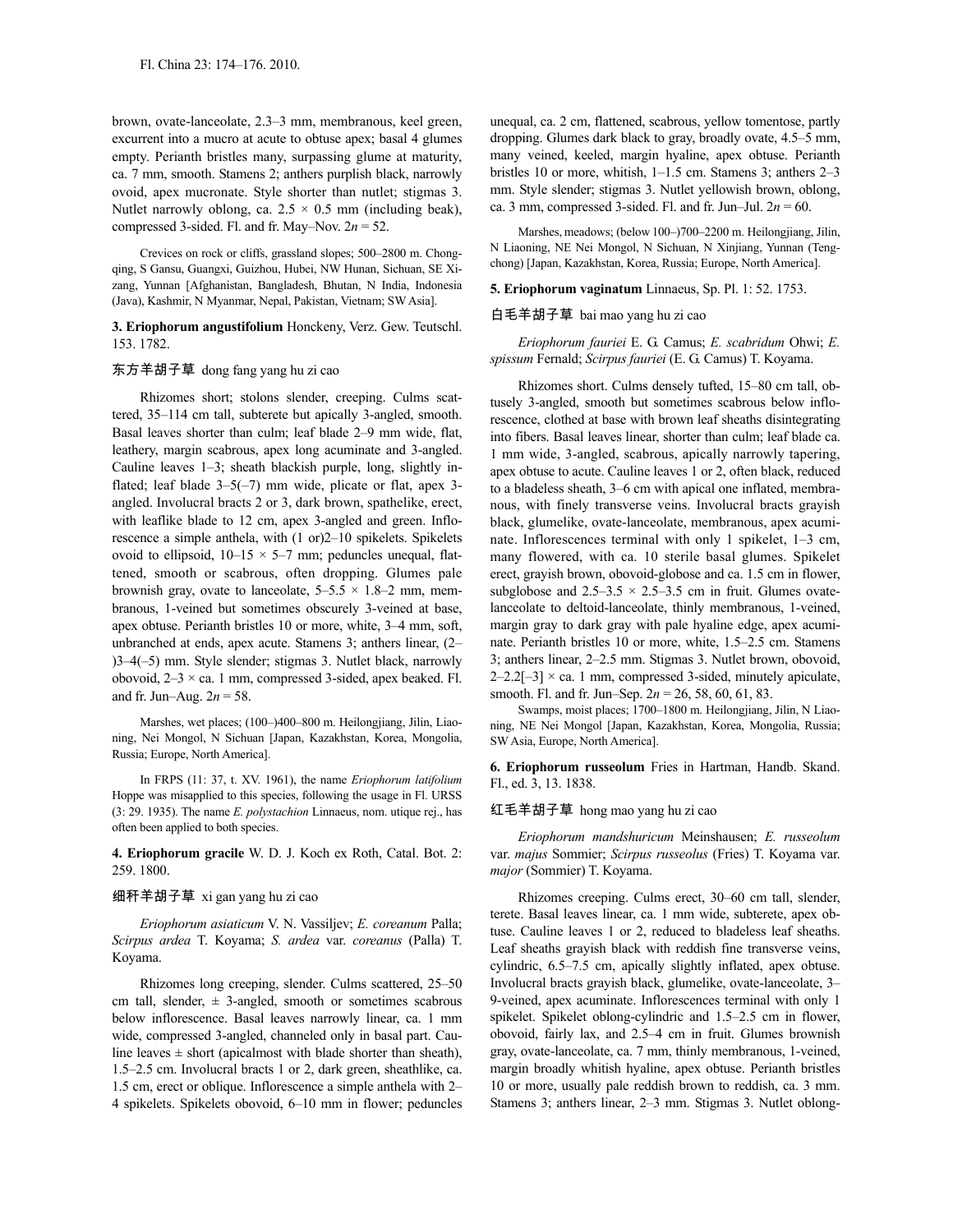obovoid to obovoid, ca. 2.5 mm, compressed 3-sided, margin spinulate, apex beaked. Fl. and fr. Jun–Jul. 2*n* = 58, 60, 62.

Marshes, moist places; below 100 m. Heilongjiang, Jilin, NE Nei Mongol [Japan, Korea, Mongolia, Russia; N Europe, North America].

**7. Eriophorum scheuchzeri** Hoppe, Bot. Taschenb. Anfänger Wiss. Apothekerkunst 11: 104. 1800.

# 羊胡子草 yang hu zi cao

Rhizomes long, slender. Culms solitary, scattered, erect, 8-30[-70] cm tall,  $\pm$  stout, terete. Basal leaves with leaf blade narrowly linear, channeled at base. Apicalmost cauline leaf with a narrow sheath, slightly inflated in apical part and with a very short blade. Involucral bract glumelike, broadly ovate, larger than glumes, apex subobtuse to shortly acuminate. Inflorescences reduced to a single terminal erect spikelet. Spikelet broadly obovoid to subglobose and 0.8–1.2 cm in flower, compressed globose, very dense, and 2–2.5 cm in fruit. Glumes dark gray to blackish, narrowly lanceolate, margin usually whitish and narrow, apex long acuminate. Perianth bristles 10 or more, pure white, ca. 2 cm. Stamens 3; anthers 0.5–1.5 mm. Style slender; stigmas 3. Nutlet oblong, ca.  $2 \times 0.5$  mm, apex with a subulate beak. Fl. and fr. Jun–Jul. 2*n* = 58.

Swampy meadows; 2200–3000 m. Xinjiang [Kashmir, Kazakhstan, Kyrgyzstan, Mongolia, Pakistan, Russia; Europe, North America].

No specimen from China has been seen by the present authors.